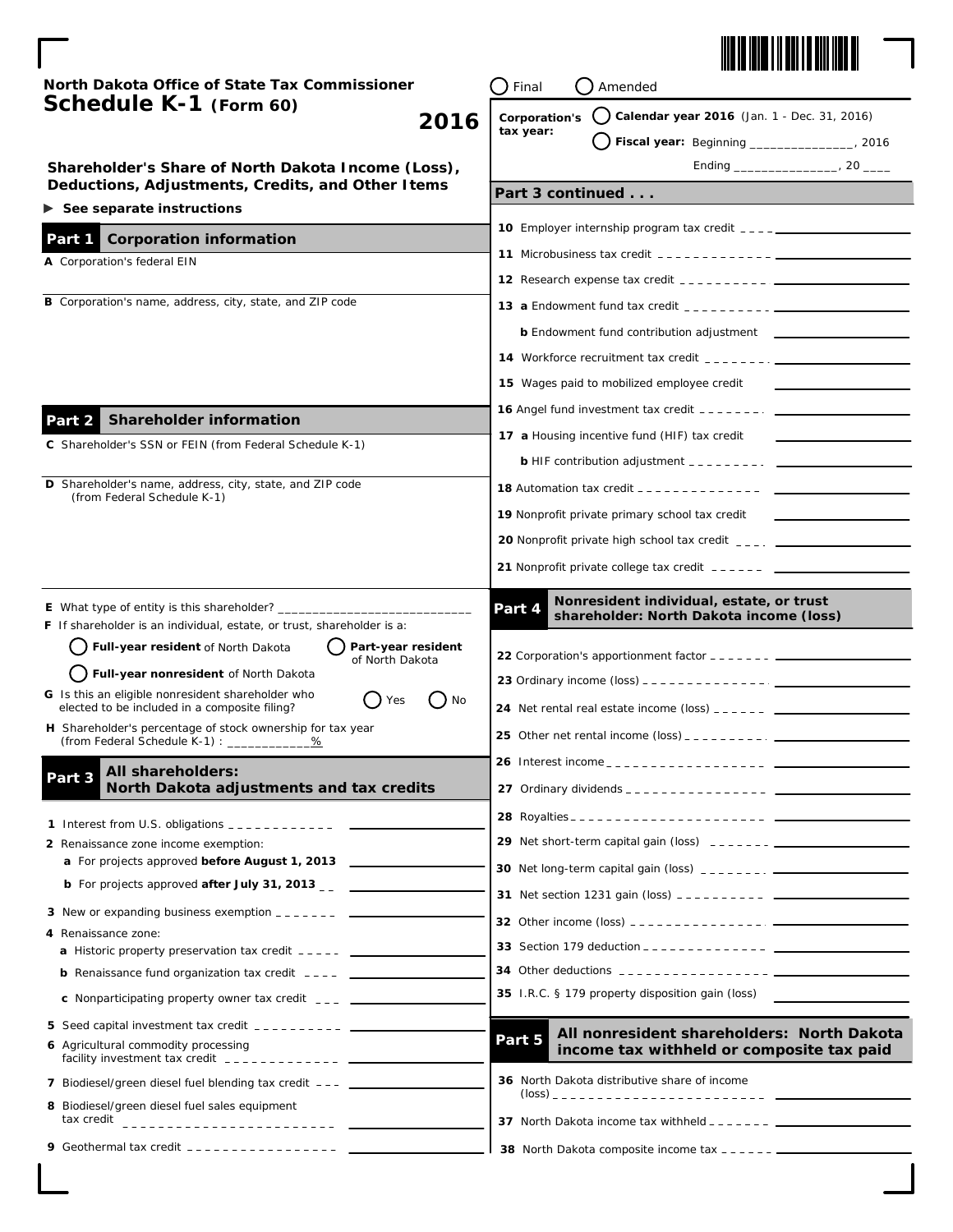# **2016 Shareholder's Instructions for North Dakota Schedule K-1 (Form 60)**

# **Purpose of form**

North Dakota Schedule K-1 (Form 60) is a supplemental schedule provided by an S corporation to its shareholders. It provides information the shareholders may need to complete their North Dakota income tax returns.

#### **Resident individual, estate, and trust.** If you are a North Dakota resident individual, estate, or trust, your entire distributive share of income from the corporation is subject to North Dakota income tax. You received this schedule only to show your distributive share of the corporation's North Dakota statutory adjustments and tax credits (see Part 3).

#### **Nonresident individual, estate, or trust.**

If you are a nonresident individual, estate, or trust, you are subject to North Dakota income tax on your distributive share of the corporation's income that is apportioned and allocated to North Dakota. You received this schedule to show your distributive share of North Dakota income, gains, losses, and deductions (see Part 4); North Dakota statutory adjustments and tax credits (see Part 3); and North Dakota income tax withheld or paid on your North Dakota distributive share of income (see Part 5).

# **General instructions**

The instructions for Parts 3 through 5 of this schedule show where to report the information from Schedule K-1 (Form 60) on your North Dakota income tax return.

**Tax year.** References to a North Dakota form and line number contained in these instructions are references to the form in use for the 2016 calendar year. However, if you file your return on a calendar year basis, but the corporation files its return on a fiscal year basis, report the amounts on your return for the year in which the corporation's fiscal year ends. For example, if the corporation has a fiscal year ending in February 2017, report the amounts from the 2016 Schedule K-1 (Form 60) on your 2017 tax return. The corporation's tax year is shown at the top of the schedule.

**Composite filing election.** If you elected to include your North Dakota distributive share of income in a composite filing by the corporation, the information provided on the schedule is only for your information.

Retain the schedule for your tax records. The composite income tax paid by the corporation satisfies your North Dakota income tax filing and payment obligations with respect to your North Dakota distributive income from the corporation. If you later choose to revoke your composite filing election and file your own North Dakota income tax return, follow the instructions to Parts 3 through 5 to transfer the amounts from the schedule to your return.

**Amended Schedule K-1 (Form 60).** If you receive an amended North Dakota Schedule K-1 from the corporation, you generally must file an amended North Dakota income tax return to report the revised information. Attach a copy of the amended Schedule K-1 to your amended North Dakota income tax return. If you previously elected to be included in a composite filing, and you are not changing that election, no action is required and you should retain the amended Schedule K-1 for your tax records.

# **Specific instructions**

#### **Part 3 All shareholders–North Dakota adjustments and tax credits**

The following lists show where to enter an amount from Part 3 of Schedule K-1 (Form 60) on the North Dakota income tax return. Use the list corresponding to your return. "Not applicable" in the right-hand column means that the item does not apply to your return.

## **Lines 1–21**

*Form ND-1 filer:* Include the amount from this schedule: On: Line 1 Form ND-1, line 7 Line 2a Sch. RZ, Part 1, line 19a Line 2b Sch. RZ, Part 1, line 19b Line 3 Form ND-1SA, line 2 Line 4a Sch. RZ, Part 4, line 7 Line 4b Sch. RZ, Part 5, line 4 Line 4c Sch. RZ, Part 6, line 6 Line 5 Sch. ND-1TC, line 4 Line 6 Sch. ND-1TC, line 3 Line 7 Sch. ND-1TC, line 6 Line 8 Sch. ND-1TC, line 7 Line 9 Sch. ND-1TC, line 14b Line 10 Sch. ND-1TC, line 8a Line 11 Sch. ND-1TC, line 9a Line 12 Sch. ND-1TC, line 10a

| Line 13a             | Sch. ND-1TC, line 12  |
|----------------------|-----------------------|
| Line 13 <sub>b</sub> | See instructions to   |
|                      | Form ND-1, line 4a    |
| Line 14              | Sch. ND-1TC, line 13a |
| Line 15              | Sch. ND-1TC, line 15  |
| Line 16              | Sch. ND-1TC, line 11a |
| Line 17a             | Sch. ND-1TC, line 18  |
| Line 17b             | See instructions to   |
|                      | Form ND-1, line 4b    |
| Line 18              | Sch. ND-1TC, line 19  |
| Line 19              | Sch. ND-1TC, line 20  |
| Line 20              | Sch. ND-1TC, line 21  |
| Line 21              | Sch. ND-1TC, line 22  |

#### *Form 38 filer:*

Include the amount from this schedule: On: Line 1 Form 38, page 2, Part 1, line 4a Line 2a Sch. RZ, Part 1, line 19a Line 2b Sch. RZ, Part 1, line 19b Line 3 Form 38, page 2, Part 1, line 4d Line 4a Sch. RZ, Part 4, line 7 Line 4b Sch. RZ, Part 5, line 4 Line 4c Sch. RZ, Part 6, line 6 Lines 5-8 Form 38, page 1, line 3 Line 9 Not applicable Lines 10-12 Form 38, page 1, line 3 Line 13a Form 38, page 1, line 3 Line 13b See instructions to Form 38, page 2, Part 1, line 2<br>Lines 14-17a Form Form 38, page 1, line 3 Line 17b See instructions to Form 38, page 2, Part 1, line 2 Lines 18-21 Form 38, page 1, line 3

## **Part 4**

#### **Nonresident individual, estate, or trust shareholders only– North Dakota income (loss)**

#### **Line 22**

This is for the North Dakota Office of State Tax Commissioner's information only.

## **Lines 23-35**

If you are a nonresident individual, estate, or trust, lines 23 through 35 of Part 4 show your share of the corporation's North Dakota income, gains, losses, and deductions that you must report on your North Dakota income tax return. Transfer these amounts to your North Dakota income tax return as instructed below based on the type of return you are filing.